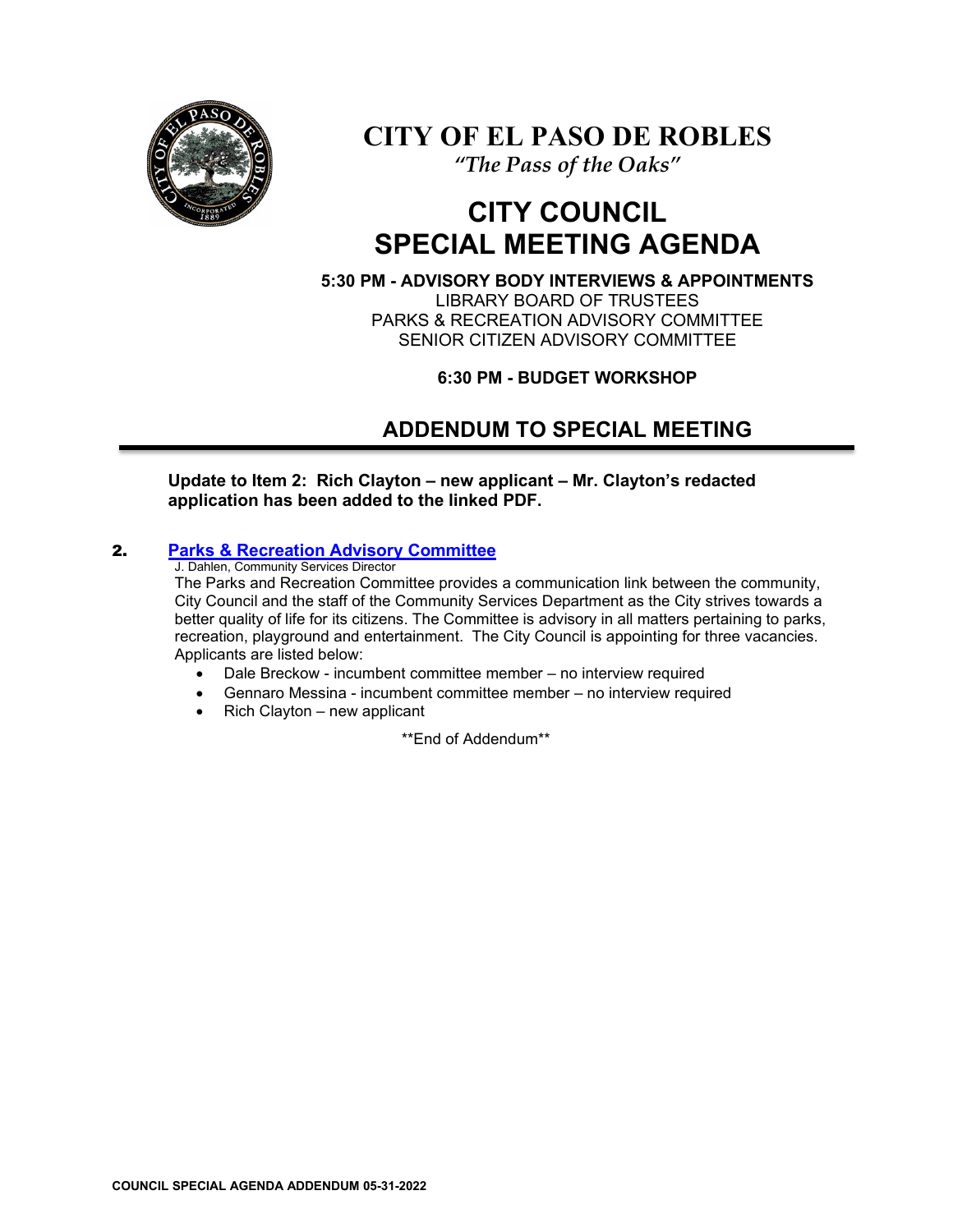

**CITY OF EL PASO DE ROBLES**

*"The Pass of the Oaks"*

# **CITY COUNCIL SPECIAL MEETING AGENDA**

**5:30 PM - ADVISORY BODY INTERVIEWS & APPOINTMENTS** LIBRARY BOARD OF TRUSTEES

PARKS & RECREATION ADVISORY COMMITTEE SENIOR CITIZEN ADVISORY COMMITTEE

# **6:30 PM - BUDGET WORKSHOP**

#### **Location: Library/Conference Center Council Chamber 1000 Spring Street, Paso Robles**

The City has returned to hybrid public meetings pursuant to AB 361, which allows for a deviation from the teleconference rules required by the Ralph M. Brown Act.

The **Advisory Body Interview** portion of this meeting will not be live-streamed. Residents are welcome to attend this portion of the meeting in person in the Library/Conference Center Council Chamber.

The **Budget Workshop** portion of this meeting which begins at 6:30 PM will be [live-streamed](https://www.youtube.com/channel/UCxElWtI1YhkPr6KI552RDuw) during the meeting and also available to play later on YouTube by accessing the following link: [www.prcity.com/youtube.](http://www.prcity.com/youtube) In addition, residents can listen to the Budget Workshop portion of the meeting live on the radio at 1230AM or livestream the meeting at www.prcity.com/youtube, and call (805)865-7276 to provide public comment via phone. The phone line will open just prior to 6:30 PM and will remain open throughout the meeting. Written public comments can be submitted via email to cityclerk@prcity.com prior to 12:00 noon on the day of the Council meeting to be posted as an addendum to the Agenda. If submitting written comments in advance of the meeting, please note the agenda item by number or name.

# **5:30 PM – CALL TO ORDER**

**ROLL CALL** Councilmembers Maria Garcia, Steve Gregory, John Hamon, Fred Strong, and Mayor Steven **Martin** 

**PUBLIC COMMENTS** Public comment for special meetings is limited to agenda items only.

# **5:35 PM – ADVISORY BODY INTERVIEWS**

#### **DISCUSSION**

#### 1. **[Library Board of Trustees](https://www.prcity.com/DocumentCenter/View/33971/May-31-2022-City-Council-Special-Meeting-Agenda-Item-01-PDF)**

J. Dahlen, Community Services Director

The Library Board of Trustees advocates for continued and increased community support for the programs and services offered by the Paso Robles City Library. The City Council is appointing for one vacancy. Applicant is listed below:

• Michael Miller – Incumbent

#### **OPTIONS**:

- **a.** As the applicant is an incumbent committee member, the Council interview for this advisory body can be waived. Council can, by majority vote, appoint the applicant to an additional term on the Parks & Recreation Advisory Committee; or
- **b.** Amend, modify, or reject the above option.

#### **ROLL CALL VOTE**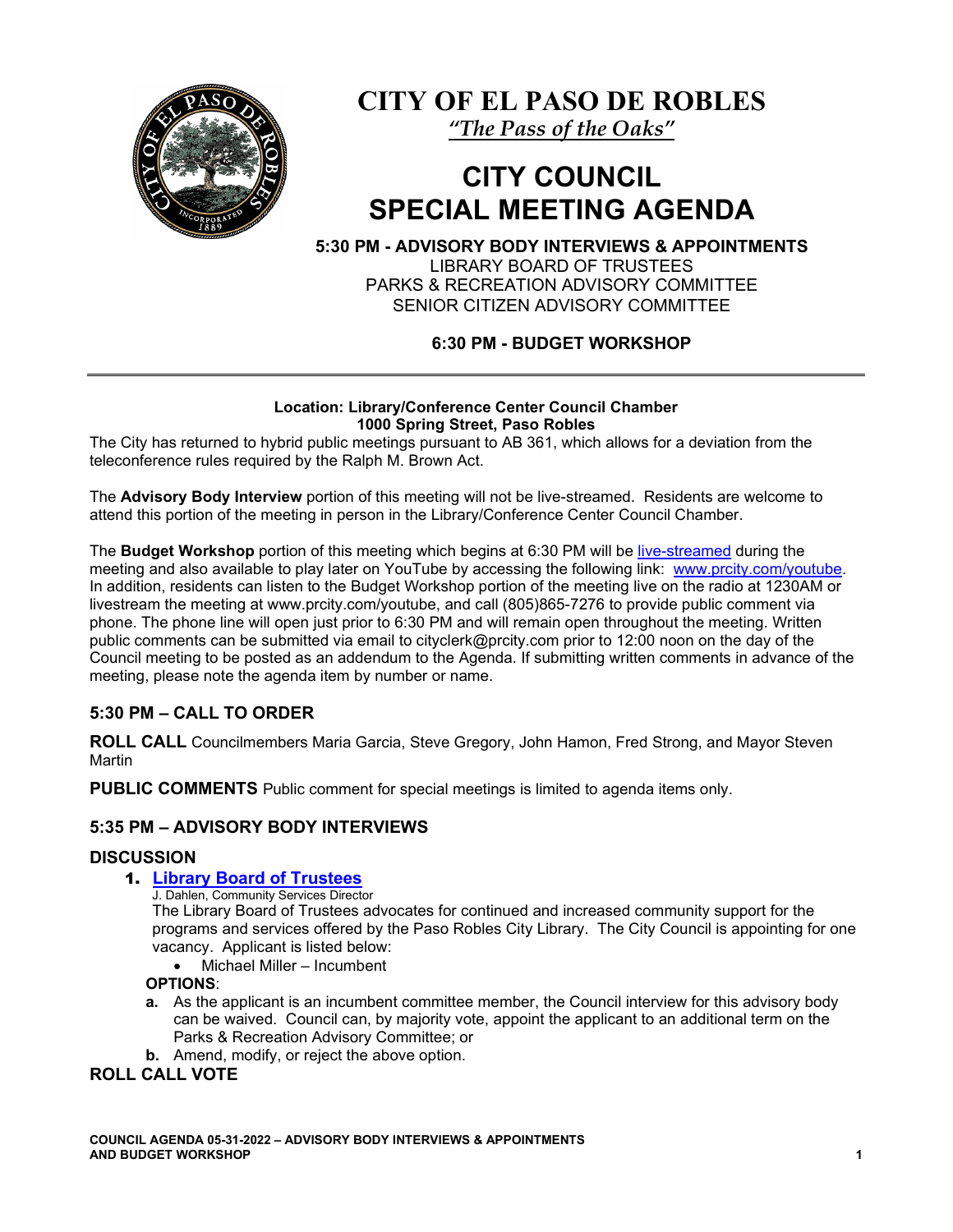# 2. **[Parks & Recreation Advisory Committee](https://www.prcity.com/DocumentCenter/View/33972/May-31-2022-City-Council-Special-Meeting-Agenda-Item-02-PDF)**

#### J. Dahlen, Community Services Director

The Parks and Recreation Committee provides a communication link between the community, City Council and the staff of the Community Services Department as the City strives towards a better quality of life for its citizens. The Committee is advisory in all matters pertaining to parks, recreation, playground and entertainment. The City Council is appointing for three vacancies. Applicants are listed below:

- Dale Breckow incumbent committee member no interview required
- Gennaro Messina incumbent committee member no interview required
- Rich Clayton new applicant

#### **OPTIONS:**

- **a.** Interview new applicant and by majority vote, appoint three members to the Parks & Recreation Advisory Committee; or
- **b.** Amend, modify, or reject the above option.

# **ROLL CALL VOTE**

# 3. **[Senior Citizen Advisory Committee](https://www.prcity.com/DocumentCenter/View/33970/May-31-2022-City-Council-Special-Meeting-Agenda-Item-03-PDF)**

#### J. Dahlen, Community Services Director

The Senior Citizen Advisory Committee represents the senior citizens of the community on issues and matters related to the senior center and its attendant recreation programs. It is responsible for researching and advising the City on the needs of senior citizens, making recommendations regarding Senior Endowment Fund and annual Senior Center expenditures, and is a communication liaison to the senior citizens of Paso Robles. City Council is appointing for one vacancy. Applicants are listed below:

- Becky Hallett incumbent committee member no interview required
- Harvest Steadman new applicant

#### **OPTIONS**:

- **c.** Interview new applicant and by majority vote, appoint 1 member to the Senior Citizen Advisory Committee; or
- **d.** Amend, modify, or reject the above option.

#### **ROLL CALL VOTE**

# **VOTING PROCEDURE**

Applicants will be ranked by each Councilmember. At the conclusion of each Advisory Body's interviews, after Council review and deliberation, the Mayor will ask for motions to nominate applicants to fill the vacancies on each committee and there will be a roll call vote.

# **ADJOURN TO BUDGET WORKSHOP AT 6:30 PM**

# **6:30 PM – RECONVENE COUNCIL**

# **PLEDGE OF ALLEGIANCE**

**ROLL CALL** Councilmembers Maria Garcia, Steve Gregory, John Hamon, Fred Strong, and Mayor Steven **Martin** 

**PUBLIC COMMENTS** Public comment for Special Meetings is limited to agenda items only.

**4. [Fiscal Years 2022-23 and 2023-24 Preliminary Budget Workshop](https://www.prcity.com/DocumentCenter/View/33975/May-31-2022-City-Council-Special-Meeting-Agenda-Item-04-PDF)** T. Lewis, City Manager/ C. Huot, Assistant City Manager/R. Cornell, Administrative Services Director **Recommendation:** Receive and file this report and provide any desired direction on the preparation of the Fiscal Years 2022-23 and 2023-24 budget. **ROLL CALL VOTE**

# **UPCOMING EVENTS**

- Development Review Committee Meeting, Monday, June 6, 2022 at 3:30 PM
- City Council Regular Meeting, Tuesday, June 7, 2022 at 6:30 PM